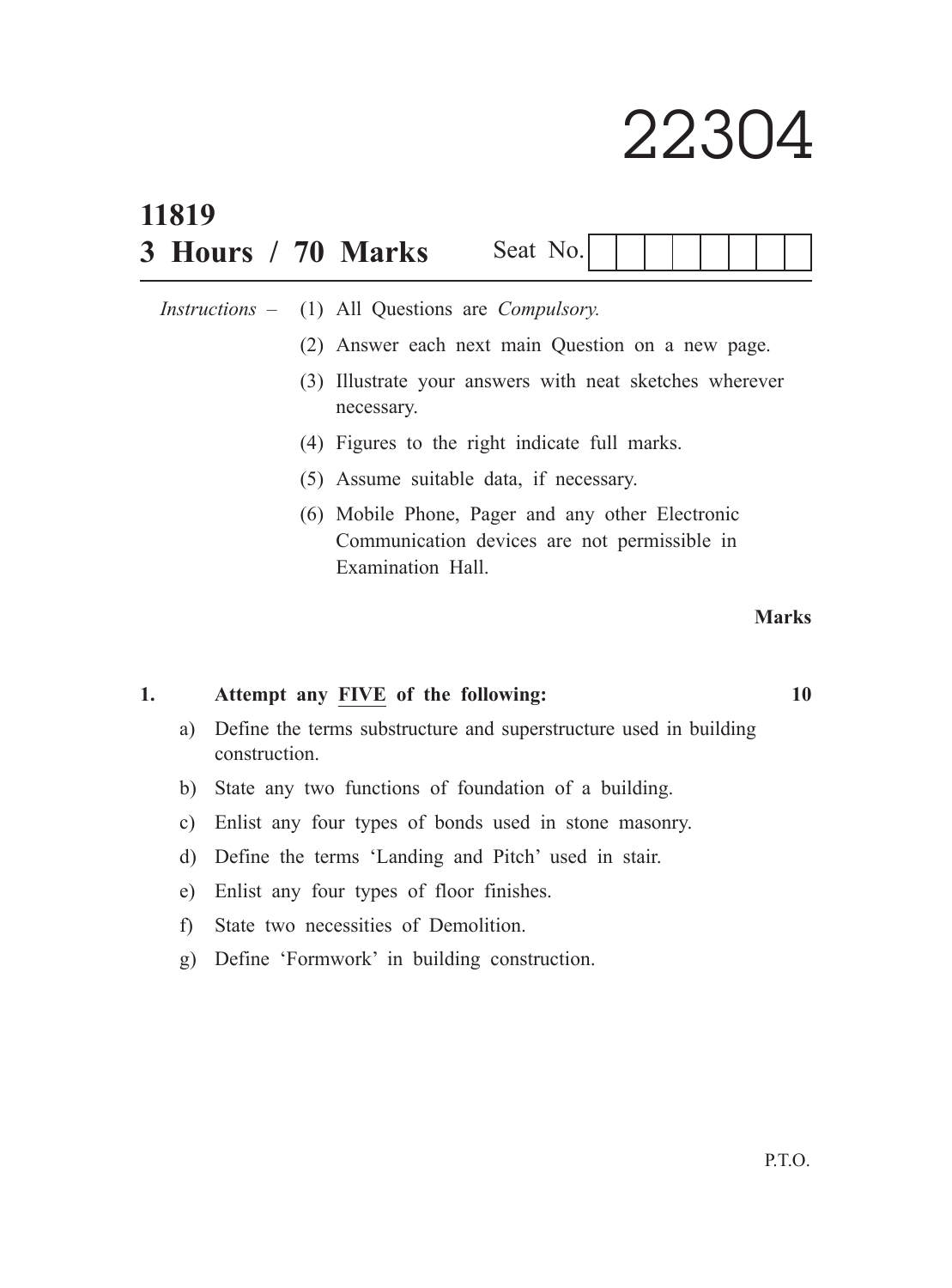## **2. Attempt any THREE of the following: 12** a) Classify the buildings as mentioned in National building code (2016) with examples of each. b) Differentiate between 'End bearing Pile' and 'Friction Pile'. c) Describe any four forms of 'Rubble Masonry' with sketches. d) Discuss the provisions of doors in a structure with reference

to the location and purpose.

#### **3. Attempt any THREE of the following: 12**

- a) Explain the necessity of 'Scaffolding and Sharing'.
- b) Suggest suitable type of window for the following:
	- (i) Cinema Hall
	- (ii) Residential House
	- (iii) Staircase
	- (iv) Library of Hostel
- c) Explain the causes of non structural cracks in building construction and remedial measures.
- d) Describe the procedure for layout of load bearing structure by center - line method.

#### **4. Attempt any THREE of the following: 12**

- a) Explain timbering and strutting with a neat sketch.
- b) Explain the requirements of good formwork.
- c) Enlist and draw various fixtures and fastenings for doors and windows.
- d) Suggest the roofing material for various types of pitched roofs with justification.
- e) Describe the procedure for carrying out the 'Plastering' in cement mortar in two coats.